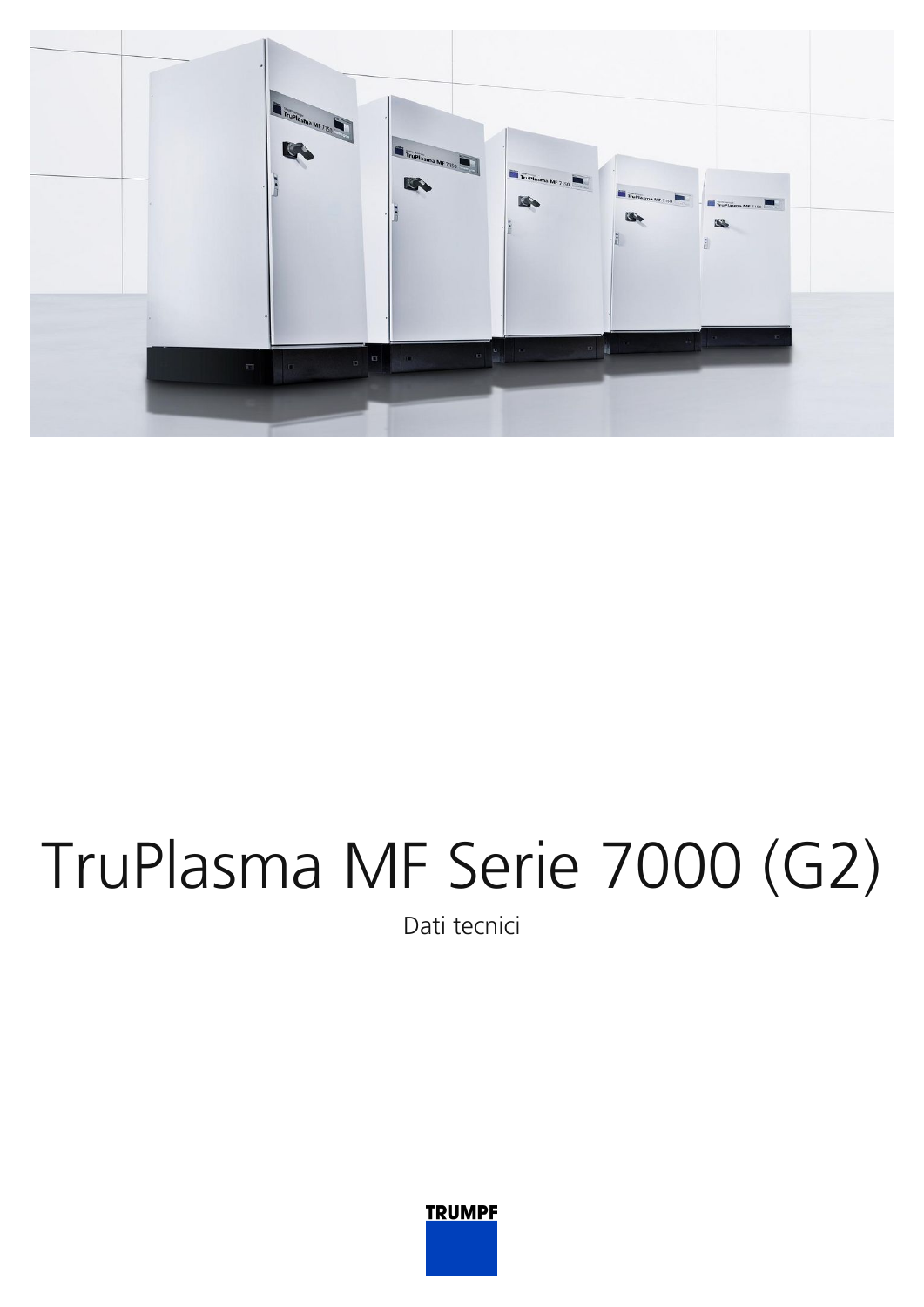|                                                            | <b>TruPlasma MF 7050</b><br>(G2) UltraFast | <b>TruPlasma MF 7075</b><br>(G2) UltraFast | <b>TruPlasma MF 7100</b><br>(G2) UltraFast |
|------------------------------------------------------------|--------------------------------------------|--------------------------------------------|--------------------------------------------|
| <b>USCITA</b>                                              |                                            |                                            |                                            |
| POTENZA NOMINALE                                           | 50 kW                                      | 75 kW                                      | 100 kW                                     |
| CORRENTE DI USCITA MASSIMA                                 | 110 A eff                                  | 200 A eff                                  | 225 A eff                                  |
| TENSIONE DI USCITA MASSIMA                                 | 1100 V eff                                 | 1100 V eff                                 | 1100 V eff                                 |
| FREQUENZA NOMINALE DI<br><b>ESERCIZIO</b>                  | 20 kHz - 50 kHz                            | 20 kHz - 50 kHz                            | 20 kHz - 50 kHz                            |
| <b>PARAMETRI SCARICA AD ARCO</b>                           |                                            |                                            |                                            |
| FREQUENZA MASSIMA DI<br>MANIFESTAZIONE SCARICHE AD<br>ARCO | 8000 1/s                                   | 8000 1/s                                   | 8000 1/s                                   |
| <b>ENERGIA ARC</b>                                         | 1 mJ/kW                                    | 1 mJ/kW                                    | 1 mJ/kW                                    |
| TEMPO DI TRATTAMENTO DELLA<br>SCARICA AD ARCO              | $25 \mu s$                                 | $25 \mu s$                                 | $25 \mu s$                                 |
| <b>TENSIONI D'INNESCO</b>                                  |                                            |                                            |                                            |
| CON MECCANISMO AUSILIARIO<br>D'ACCENSIONE                  | 3100V                                      | 3100 V                                     | 3100V                                      |
| SENZA MECCANISMO AUSILIARIO<br>D'ACCENSIONE                | 790 V                                      | 790 V                                      | 790 V                                      |
| DATI DI COLLEGAMENTO ALLA<br><b>RETE</b>                   |                                            |                                            |                                            |
| TENSIONE DI RETE                                           | (±10%) 380 V - 480 V                       | (±10%) 380 V - 480 V                       | (±10%) 380 V - 480 V                       |
| FREQUENZA DI RETE                                          | 50/60 Hz                                   | 50/60 Hz                                   | 50/60 Hz                                   |
| POTENZA DI ASSORBIMENTO RETE                               | 61 kVA                                     | 93 kVA                                     | 124 kVA                                    |
| FATTORE DI POTENZA                                         | 0,95                                       | 0,95                                       | 0,95                                       |
| <b>ALLOGGIAMENTO</b>                                       |                                            |                                            |                                            |
| PESO                                                       | 560 kg                                     | 610 kg                                     | 610 kg                                     |
| TIPO DI PROTEZIONE IP                                      | 54                                         | 54                                         | 54                                         |
| <b>REQUISITI DI</b><br><b>RAFFREDDAMENTO</b>               |                                            |                                            |                                            |
| REFRIGERANTE                                               | Acqua                                      | Acqua                                      | Acqua                                      |
| PRESSIONE MAX DELL'ACQUA                                   | 6 bar                                      | 6 bar                                      | 6 bar                                      |
| DIFFERENZA MIN. DI PRESSIONE                               | $2,2$ bar                                  | $2,2$ bar                                  | $2,2$ bar                                  |
| PORTATA MIN.                                               | 30 l/min                                   | 31 l/min                                   | 31 l/min                                   |
| TEMPERATURA REFRIGERANTE                                   | 5°C - 45 °C                                | $5 °C - 45 °C$                             | 5 °C - 45 °C                               |
| <b>IN GENERALE</b>                                         |                                            |                                            |                                            |
| RENDIMENTO TOTALE                                          | 91 %                                       | 91 %                                       | 91 %                                       |
| CERTIFICATI / STANDARD                                     | CE, SEMI S2-0709, FCC standard<br>part 18  | CE, SEMI S2-0709, FCC standard<br>part 18  | CE, SEMI S2-0709, FCC standard<br>part 18  |
| <b>CONDIZIONI AMBIENTALI</b>                               |                                            |                                            |                                            |
| TEMPERATURA ESTERNA                                        | 5 °C - 40 °C                               | $5 °C - 40 °C$                             | 5 °C - 40 °C                               |

Con riserva di modifiche. I dettagli della nostra offerta e della conferma d'ordine sono vincolanti.

(G2) UltraFast (G2) UltraFast (G2) **TruPlasma MF 7120**

**TruPlasma MF 7150 (G2) UltraFast**

**TruPlasma MF 7050 (G2)**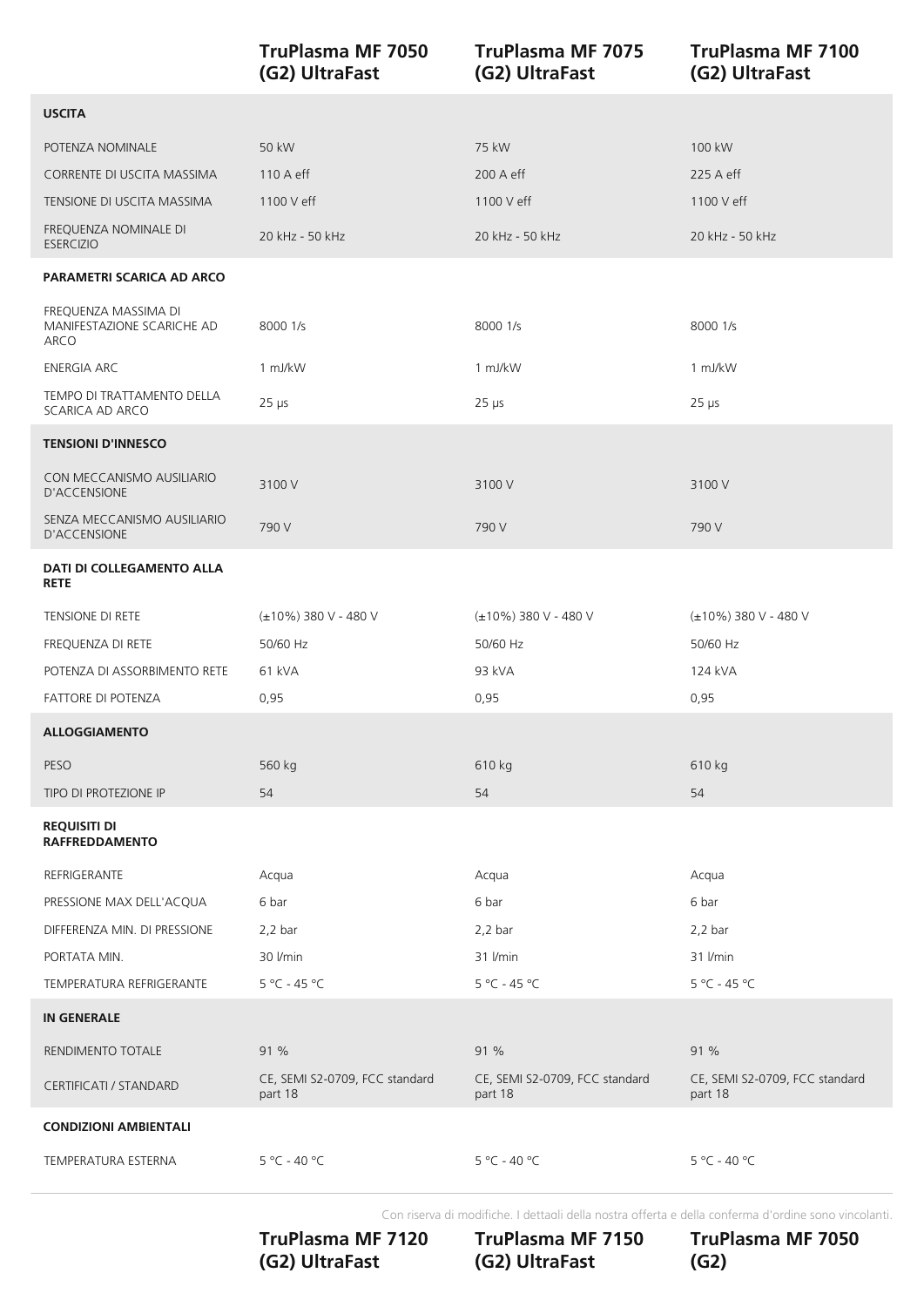|                                                            | <b>TruPlasma MF 7120</b><br>(G2) UltraFast | <b>TruPlasma MF 7150</b><br>(G2) UltraFast | <b>TruPlasma MF 7050</b><br>(G2)          |
|------------------------------------------------------------|--------------------------------------------|--------------------------------------------|-------------------------------------------|
| <b>USCITA</b>                                              |                                            |                                            |                                           |
| POTENZA NOMINALE                                           | 120 kW                                     | 150 kW                                     | 50 kW                                     |
| CORRENTE DI USCITA MASSIMA                                 | 300 A eff                                  | 350 A eff                                  | 110 A eff                                 |
| TENSIONE DI USCITA MASSIMA                                 | 1100 V eff                                 | 1100 V eff                                 | 1100 V eff                                |
| FREQUENZA NOMINALE DI<br><b>ESERCIZIO</b>                  | 20 kHz - 50 kHz                            | 20 kHz - 50 kHz                            | 20 kHz - 50 kHz                           |
| <b>PARAMETRI SCARICA AD ARCO</b>                           |                                            |                                            |                                           |
| FREQUENZA MASSIMA DI<br>MANIFESTAZIONE SCARICHE AD<br>ARCO | 8000 1/s                                   | 8000 1/s                                   | 8000 1/s                                  |
| <b>ENERGIA ARC</b>                                         | 1 mJ/kW                                    | 1 mJ/kW                                    | 10 mJ/kW                                  |
| TEMPO DI TRATTAMENTO DELLA<br>SCARICA AD ARCO              | $25 \mu s$                                 | $25 \mu s$                                 | $50 \mu s$                                |
| <b>TENSIONI D'INNESCO</b>                                  |                                            |                                            |                                           |
| CON MECCANISMO AUSILIARIO<br>D'ACCENSIONE                  | 3100 V                                     | 3100 V                                     | 3100 V                                    |
| SENZA MECCANISMO AUSILIARIO<br>D'ACCENSIONE                | 790 V                                      | 790 V                                      | 790 V                                     |
| DATI DI COLLEGAMENTO ALLA<br><b>RETE</b>                   |                                            |                                            |                                           |
| TENSIONE DI RETE                                           | (±10%) 380 V - 480 V                       | (±10%) 380 V - 480 V                       | (±10%) 380 V - 480 V                      |
| FREQUENZA DI RETE                                          | 50/60 Hz                                   | 50/60 Hz                                   | 50/60 Hz                                  |
| POTENZA DI ASSORBIMENTO RETE                               | 149 kVA                                    | 186 kVA                                    | 61 kVA                                    |
| <b>FATTORE DI POTENZA</b>                                  | 0,95                                       | 0,95                                       | 0,95                                      |
| <b>ALLOGGIAMENTO</b>                                       |                                            |                                            |                                           |
| PESO                                                       | 660 kg                                     | 660 kg                                     | 560 kg                                    |
| TIPO DI PROTEZIONE IP                                      | 54                                         | 54                                         | 54                                        |
| <b>REQUISITI DI</b><br><b>RAFFREDDAMENTO</b>               |                                            |                                            |                                           |
| REFRIGERANTE                                               | Acqua                                      | Acqua                                      | Acqua                                     |
| PRESSIONE MAX DELL'ACQUA                                   | 6 bar                                      | 6 bar                                      | 6 bar                                     |
| DIFFERENZA MIN. DI PRESSIONE                               | $2,5$ bar                                  | $2,5$ bar                                  | $2,2$ bar                                 |
| PORTATA MIN.                                               | 36 l/min                                   | 36 l/min                                   | 28 l/min                                  |
| TEMPERATURA REFRIGERANTE                                   | 5 °C - 45 °C                               | $5 °C - 45 °C$                             | 5 °C - 45 °C                              |
| <b>IN GENERALE</b>                                         |                                            |                                            |                                           |
| RENDIMENTO TOTALE                                          | 91 %                                       | 91 %                                       | 91 %                                      |
| CERTIFICATI / STANDARD                                     | CE, SEMI S2-0709, FCC standard<br>part 18  | CE, SEMI S2-0709, FCC standard<br>part 18  | CE, SEMI S2-0709, FCC standard<br>part 18 |
| <b>CONDIZIONI AMBIENTALI</b>                               |                                            |                                            |                                           |
| TEMPERATURA ESTERNA                                        | 5 °C - 40 °C                               | $5 °C - 40 °C$                             | 5 °C - 40 °C                              |

**TruPlasma MF 7075**

**TruPlasma MF 7100**

**TruPlasma MF 7120**

**(G2)**

**(G2)**

**(G2)**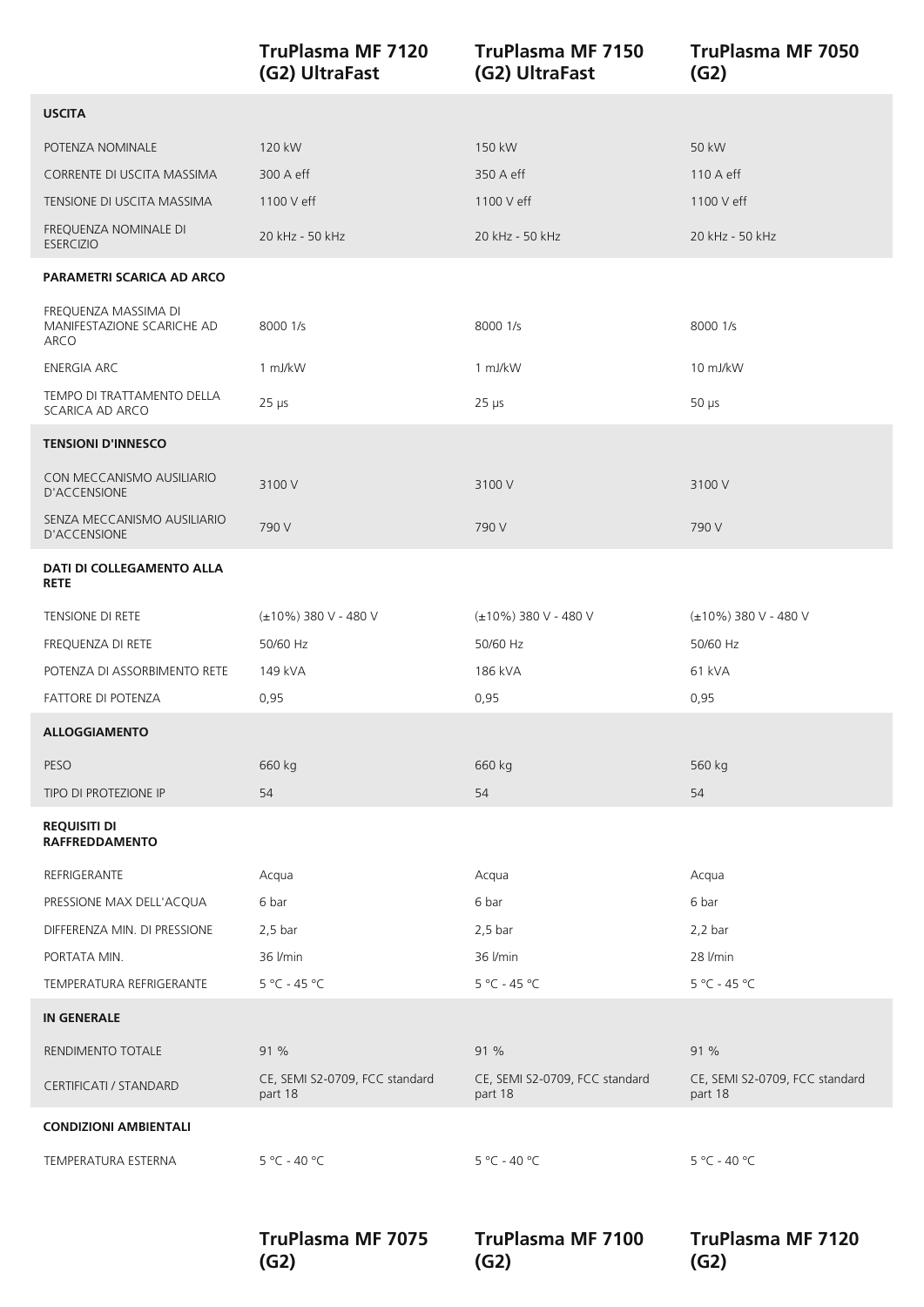|                                                            | <b>TruPlasma MF 7075</b><br>(G2)          | <b>TruPlasma MF 7100</b><br>(G2)          | <b>TruPlasma MF 7120</b><br>(G2)          |
|------------------------------------------------------------|-------------------------------------------|-------------------------------------------|-------------------------------------------|
| <b>USCITA</b>                                              |                                           |                                           |                                           |
| POTENZA NOMINALE                                           | 75 kW                                     | 100 kW                                    | 120 kW                                    |
| CORRENTE DI USCITA MASSIMA                                 | 200 A eff                                 | 225 A eff                                 | 300 A eff                                 |
| TENSIONE DI USCITA MASSIMA                                 | 1100 V eff                                | 1100 V eff                                | 1100 V eff                                |
| FREQUENZA NOMINALE DI<br><b>ESERCIZIO</b>                  | 20 kHz - 50 kHz                           | 20 kHz - 50 kHz                           | 20 kHz - 50 kHz                           |
| PARAMETRI SCARICA AD ARCO                                  |                                           |                                           |                                           |
| FREQUENZA MASSIMA DI<br>MANIFESTAZIONE SCARICHE AD<br>ARCO | 8000 1/s                                  | 8000 1/s                                  | 8000 1/s                                  |
| <b>ENERGIA ARC</b>                                         | 10 mJ/kW                                  | 10 mJ/kW                                  | 10 mJ/kW                                  |
| TEMPO DI TRATTAMENTO DELLA<br>SCARICA AD ARCO              | $50 \mu s$                                | $50 \mu s$                                | $50 \mu s$                                |
| <b>TENSIONI D'INNESCO</b>                                  |                                           |                                           |                                           |
| CON MECCANISMO AUSILIARIO<br>D'ACCENSIONE                  | 3100 V                                    | 3100 V                                    | 3100V                                     |
| SENZA MECCANISMO AUSILIARIO<br>D'ACCENSIONE                | 790 V                                     | 790 V                                     | 790 V                                     |
| DATI DI COLLEGAMENTO ALLA<br><b>RETE</b>                   |                                           |                                           |                                           |
| TENSIONE DI RETE                                           | (±10%) 380 V - 480 V                      | $(\pm 10\%)$ 380 V - 480 V                | (±10%) 380 V - 480 V                      |
| FREQUENZA DI RETE                                          | 50/60 Hz                                  | 50/60 Hz                                  | 50/60 Hz                                  |
| POTENZA DI ASSORBIMENTO RETE                               | 93 kVA                                    | 124 kVA                                   | 149 kVA                                   |
| FATTORE DI POTENZA                                         | 0,95                                      | 0,95                                      | 0,95                                      |
| <b>ALLOGGIAMENTO</b>                                       |                                           |                                           |                                           |
| PESO                                                       | 610 kg                                    | 610 kg                                    | 660 kg                                    |
| TIPO DI PROTEZIONE IP                                      | 54                                        | 54                                        | 54                                        |
| <b>REQUISITI DI</b><br><b>RAFFREDDAMENTO</b>               |                                           |                                           |                                           |
| REFRIGERANTE                                               | Acqua                                     | Acqua                                     | Acqua                                     |
| PRESSIONE MAX DELL'ACQUA                                   | 6 bar                                     | 6 bar                                     | 6 bar                                     |
| DIFFERENZA MIN. DI PRESSIONE                               | $2,2$ bar                                 | $2,2$ bar                                 | $2,5$ bar                                 |
| PORTATA MIN.                                               | 30 l/min                                  | 30 l/min                                  | 34 l/min                                  |
| TEMPERATURA REFRIGERANTE                                   | 5 °C - 45 °C                              | $5 °C - 45 °C$                            | $5 °C - 45 °C$                            |
| <b>IN GENERALE</b>                                         |                                           |                                           |                                           |
| RENDIMENTO TOTALE                                          | 91 %                                      | 91 %                                      | 91 %                                      |
| <b>CERTIFICATI / STANDARD</b>                              | CE, SEMI S2-0709, FCC standard<br>part 18 | CE, SEMI S2-0709, FCC standard<br>part 18 | CE, SEMI S2-0709, FCC standard<br>part 18 |
| <b>CONDIZIONI AMBIENTALI</b>                               |                                           |                                           |                                           |
| TEMPERATURA ESTERNA                                        | 5 °C - 40 °C                              | $5 °C - 40 °C$                            | 5 °C - 40 °C                              |